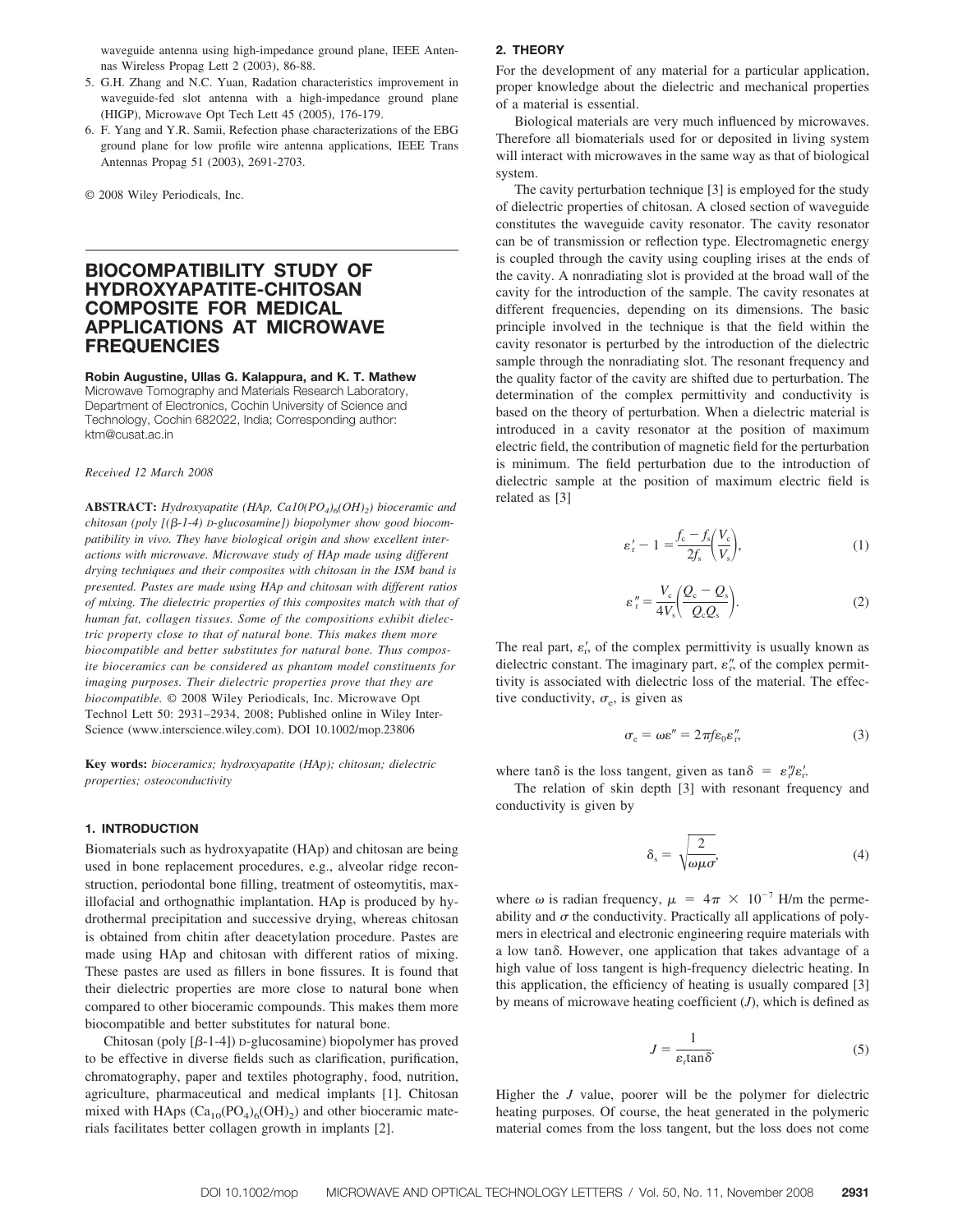

**Figure 1** Experimental setup

entirely from the relaxation loss. Rather conductivity of the polymeric material may also contribute to the  $tan\delta$ . This situation may be compared with ohmic heating in metals; the charge carriers are electrons, whereas those in dielectric polymeric materials may be ions.

Using the vector network analyzer, the *S*-parameters  $S_{11}$  and  $S_{21}$  are measured. Reflection coefficient *R* and transmission coefficient *T* are given as  $R = S_{11}^2$  and  $T = S_{21}^2$ . The absorption coefficient *A* can be obtained from the simple relation [4]:  $A + R$  $+T=1.$ 

## **3. METHODS OF PREPARATION AND EXPERIMENTAL TECHNIQUES**

The HAP was prepared by a hydrothermal precipitation [5, 6] route involving ammoniated calcium nitrate tetrahydrate  $(Ca(NO_3), 4H_2O)$ and dihydrogen ammonium phosphate ( $NH<sub>4</sub>H<sub>2</sub>(PO<sub>4</sub>)$ ) at 200°C. The precipitate was aged in mother liquor for 24 h. Then it was filtered and washed thoroughly to get a filter cake which is dried using either freeze drying or furnace drying methods. Both powders are free flowing. The freshly obtained powders, both freeze dried and furnace dried ones, are pressed into pellets of 5 mm radius and 2.5 mm thickness using a cylindrical die, by applying pressures of 200 kg/in.<sup>2</sup> and 1 tone/in.<sup>2</sup>. HAps prepared are then separately calcined at different temperatures 500, 1000, and 1200°C for 4 h with a heating rate of 5°C/min, both in the form of powders and pellets. X-ray diffraction patterns (Figs. 2 and 3) of unsintered and sintered freeze-dried powder were taken to study the polycrystalline structure of the ceramic compositions. The chitosan powder is prepared from crustaceans such as shrimp and prawn. They are dried and powdered. Protein separation is done by subsequent treatment with alkali such as sodium hydroxide. It is followed by demineralization by treating it with hydrochloric acid. Then the sample is washed and dried. The resultant material is chitin, which is again deacetylated (treated with sodium hydroxide) to obtain chitosan [7]. The chitosan and HAp thus obtained are mixed in different ratios  $(HAp:chitosan - 1:19, 1:9, 2:1, 4:1, etc.)$  and ground well to form paste. This paste is pressed into pellets of 1 cm diameter and 0.3 cm thickness, which are subjected to successive sintering at 300°C. The cavity resonator is excited in  $TE_{10}p$  mode initially, and the resonant frequency  $f_0$  and the corresponding quality factor  $Q_0$  of each resonant peaks of empty cavity are determined. These pellets are inserted into cavity and the dielectric parameters are determined one by one using cavity perturbation. For absorption measurements a holder is designed with a dimension of 35 mm  $\times$  70 mm, i.e., the inner dimension of the S-band waveguide is used, and having a filling thickness of 2.5 mm. The holder filled with different compositions of HAp:chitosan is kept between two coaxial-to-waveguide adapters and tightened, one at a time. Using the vector network analyzer, the *S*-parameters  $S_{11}$  and  $S_{21}$  are measured. Scattering parameter measurements were determined for unsintered HAP powder and those sintered at 900, 1000, and 1100°C, respectively. Using the *S*-parameters,  $S_{11}$  and  $S_{21}$ , the microwave absorption coefficient was deduced. Experimental setup for the determination of dielectric properties consists of a transmission type rectangular S-band cavity resonator and HP 8714 ET network analyzer as shown in Figure 1.

### **4. RESULTS AND DISCUSSION**

The dielectric properties of HAp pellets are measured in ISM Frequency (2-4 GHz) band. The dielectric parameters of the pellets are tabulated in Table 1. The dielectric properties have no significant variation with frequency. They are calculated at a central frequency of 2685 MHz. In pellets, the thickly packed powder under pressure increases the dielectric constant, but above 1-ton pressure there will not be any substantial variation of  $\varepsilon'$ . The highly packed molecules in the pellet experiences high frictional strain causing low loss factor. Pellets subjected to low palletizing pressure exhibit increase in the dielectric constant  $\varepsilon_r^r$  as the sintering temperature is increased from 1000 to 1200°C. However, this variation is not observed for pellets prepared at 1 ton.  $\varepsilon$ <sup>"</sup> is almost the same for those sintered at 1000 and 1200°C. However, slight variation in  $\varepsilon$ <sup>"</sup> was observed when the temperature increased. Skin depth is a measure of depth of penetration of electromagnetic wave through the material and is inversely proportional to the conductivity. Skin depth of HAp is found to be in the same range as that of natural bone free of water and collagen.

In the case of HAp-chitosan composite bioceramics, the dielectric constant  $\varepsilon'_{r}$  at the central frequency is found to be 6.19, 5.59, 4.64, and 3.83 for HAp-chitosan combinations 1:19, 1:9, 2:1, and 4:1, respectively (Table 2). As the HAp chitosan is a polymer composite, the microwave heating coefficient *J* was included in this study. As *J* is less, the dielectric heating will be lower. The dielectric constants of HAp-chitosan composites are low because of their lower polarizability. The reason for this is the nominal water content.

The dielectric parameters of HAp-chitosan composite are the same as that of certain biological constituents of human body. A comparative study of dielectric parameters of human organs and their phantoms are given in Table 3. The ratio of composite can be

| TABLE 1 Dielectric Parameters of HAp Pellets Measured at Center Frequency of 2684 MHz |  |  |
|---------------------------------------------------------------------------------------|--|--|
|                                                                                       |  |  |

| Method of Preparation | Pressure $(kg/in.2)$ | $\varepsilon_{\rm r}'$ | $\epsilon''_{\rm r}$ | Conductivity<br>$\sigma$ (S/m) | Skin Depth<br>$\delta_s$ (m) |       |
|-----------------------|----------------------|------------------------|----------------------|--------------------------------|------------------------------|-------|
| Freeze dried pellet   | 200                  | 1000                   | 2.67                 | 0.014                          | 0.002                        | 0.197 |
|                       |                      | 1200                   | 3.19                 | 0.073                          | 0.0110                       | 0.093 |
|                       | 1000                 | 1000                   | 3.89                 | 0.063                          | 0.0090                       | 0.100 |
|                       |                      | 1200                   | 3.37                 | 0.020                          | 0.0030                       | 0.178 |
| Furnace dried pellet  | 200                  | 1000                   | 2.58                 | 0.013                          | 0.0020                       | 0.222 |
|                       |                      | 1200                   | 3.33                 | 0.012                          | 0.0018                       | 0.244 |
|                       | 1000                 | 1000                   | 3.76                 | 0.008                          | 0.0011                       | 0.900 |
|                       |                      | 1200                   | 3.48                 | 0.086                          | 0.0013                       | 0.086 |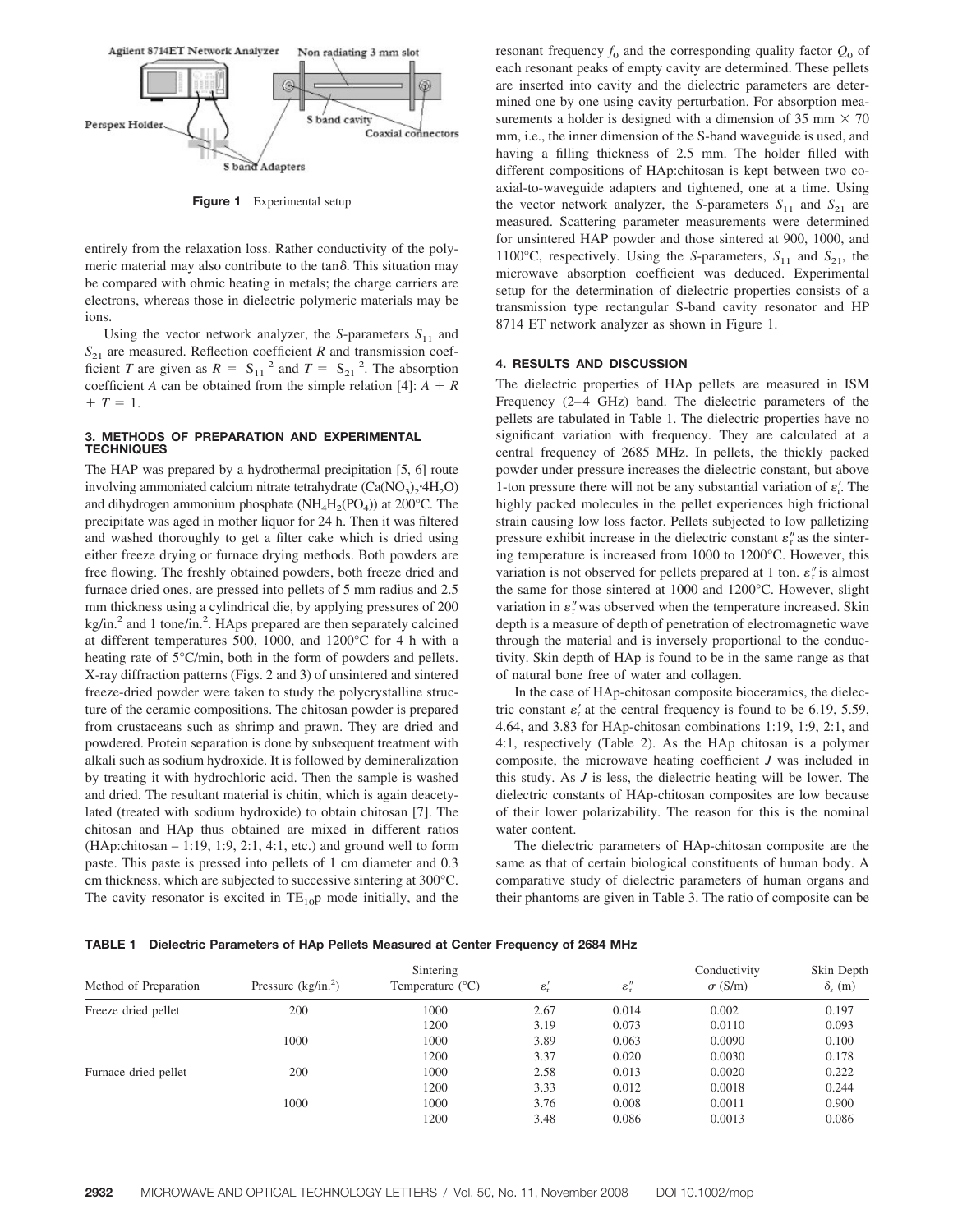|  |  | <b>TABLE 2</b> Dielectric Parameters of HAp-Chitosan Composite |  |  |  |  |
|--|--|----------------------------------------------------------------|--|--|--|--|
|--|--|----------------------------------------------------------------|--|--|--|--|

| Ratio of Composition of<br>HAp and Chitosan<br>(HAp:Ch) | Frequency<br>(MHz) | $\varepsilon_{\rm r}'$ | $\varepsilon_{\rm r}''$ | Conductivity<br>$\sigma$ (S/m) | Skin Depth<br>$\delta_{\rm s}$ (m) | Microwave Heating<br>Coefficient $J$ |
|---------------------------------------------------------|--------------------|------------------------|-------------------------|--------------------------------|------------------------------------|--------------------------------------|
| 1:19                                                    | 2430               | 6.48                   | 0.318                   | 0.00429                        | 0.00493                            | 3.16                                 |
|                                                         | 2680               | 6.19                   | 0.522                   | 0.00778                        | 0.00349                            | 1.92                                 |
|                                                         | 2970               | 5.93                   | 0.489                   | 0.00806                        | 0.00326                            | 2.05                                 |
| 1:9                                                     | 2430               | 5.78                   | 0.134                   | 0.00181                        | 0.00758                            | 7.47                                 |
|                                                         | 2680               | 5.59                   | 0.223                   | 0.00332                        | 0.00534                            | 4.49                                 |
|                                                         | 2970               | 5.47                   | 0.374                   | 0.00617                        | 0.00372                            | 2.67                                 |
| 2:1                                                     | 2430               | 4.77                   | 0.323                   | 0.00437                        | 0.00488                            | 3.10                                 |
|                                                         | 2680               | 4.64                   | 0.397                   | 0.00591                        | 0.00400                            | 2.52                                 |
|                                                         | 2970               | 4.53                   | 0.347                   | 0.00572                        | 0.00387                            | 2.88                                 |
| 4:1                                                     | 2430               | 3.93                   | 0.231                   | 0.00313                        | 0.00577                            | 4.33                                 |
|                                                         | 2680               | 3.83                   | 0.228                   | .00340                         | .00527                             | 4.38                                 |
|                                                         | 2970               | 3.74                   | 0.320                   | .00528                         | .00402                             | 3.12                                 |

appropriately selected according to the required properties of the human sample. The dielectric parameters of HAp-chitosan composite at ratios 1:19, 1:9, 2:1, 4:1, and collagen, bone marrow, human abdominal wall fat, and human chest fat, respectively, falls in the same range. Because human abdominal wall fat falls in the range of bone marrow, it can be utilized by using 1:9 ratio. HAp-chitosan derivatives are known as biomaterials and essentially should be biocompatible. Their biocompatibility can be confirmed by the close similarity in their dielectric properties with that of human fat tissue, collagen, and bone marrow. They will not be rejected when implanted in human body and are capable of becoming part of the body itself eventually. Hence HAp-chitosan composites can be used for biological implant application such as in bioceramics for tissue regeneration. Because the dielectric properties of HAp-chitosan composites match with that of body parts they can be used as phantom materials for imaging studies. An environment with all the dielectric properties of bone marrow, fat, collagen, and breast can be simulated using these composites. It is seen that a composition of 1:19 is nearer to the permittivity of natural bone and it can be considered as a more compatible bone implant. But a trade off has to be attained when the strength of the implant is considered, and so, 1:9 (HAp:chitosan composition) will be more appropriate.

The XRD pattern of the unsintered powder (Fig. 2) coincides with standard HAP XRD pattern [6], whereas the XRD pattern of sintered sample at a higher temperature of 1000°C (Fig. 3) shows that the peaks are sharp and the sample is well crystallized. An increase in crystal perfection with temperature is observed.

Absorption characteristics are measured for pure HAp powder and HAp-chitosan composite. The measurement is conducted for powders sintered at different temperatures and particular thickness. The experiment is repeated for other thicknesses also. The absorption is minimum at higher temperature and lower frequencies. From the scattering parameter measurements it is inferred that

**TABLE 3 Dielectric Constants of Human Organs and Their Phantoms**

| Human Organ at 37 <sup>°</sup> C<br>[8] | Dielectric<br>Constant<br>at 3 GHz | Equivalent Phantoms in<br>Terms of %<br>Composition of HAp:Chitosan |
|-----------------------------------------|------------------------------------|---------------------------------------------------------------------|
| Collagen in vitro                       | $5.5 - 6.5$                        | 1:19                                                                |
| Bone marrow in vitro                    | $4.2 - 5.8$                        | 1:9                                                                 |
| Human abdominal<br>wall fat             | 4.92                               | 2:1                                                                 |
| Human chest fat                         | 3.94                               | 4:1                                                                 |

HAP has nonuniform absorption characteristics with frequency for particular sintering temperature and 5 mm thickness (see Fig. 4).

The variation in microwave absorption coefficient of HAp: chitosan composites of thickness 2.5 mm with frequency is shown in Figure 5. This is due to the higher HAp content. The absorption coefficient is found to be highly frequency dependent. Being biological materials they show good absorption of microwave and







**Figure 3** XRD of sintered HAp